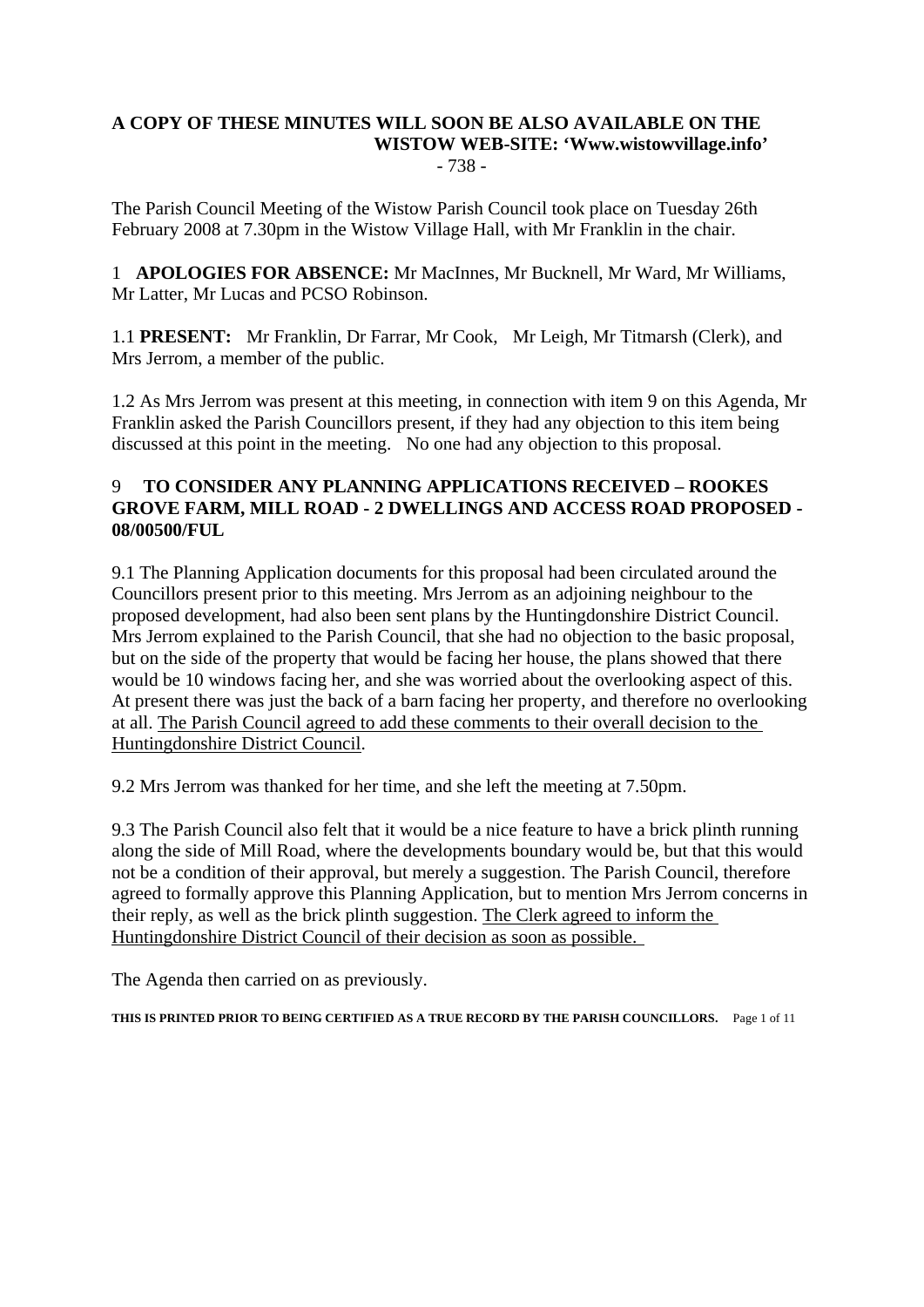#### - 739 -

### 2 **TO SIGN AND APPROVE MINUTES OF THE PARISH COUNCIL MEETING DATED 29TH JANUARY 2008**

2.1 The minutes having been circulated around the Councillors present prior to this meeting, and there being no comments, were agreed upon and unanimously approved as being a true record.

## 3 **MATTERS ARISING FROM PREVIOUS MINUTES**

3.1 Further to point 13.2 of the previous minutes, where the Goal Nets from Ramsay Ladders were approved, the Clerk reported that it had been identified that these Goal Nets were only 2.5 mm diameter, whereas some more that South East Netting made were 4 mm diameter at a cost of £65 plus £6 delivery. The Clerk had therefore spoken to Mr Franklin about this previously, and these alternative ones had now been ordered.

3.2 Further to point 7.1 of the previous minutes, the Clerk reported that he had written to the Environment Agency about the various flooding issues in Wistow, as well as neighbouring Parishes for their comments, but no replies have been received yet. Mr Cook reported that he had identified some definite blockages in the Brook that would add to the flooding problem.

3.3 The Clerk stated that he had received a copy e-mail from Mr Bucknell to Mr Cook about an issue in Oakland's Close, and an area that had been dug away by a resident. This was currently being investigated by Luminus Group, as this land belonged to them.

3.4 Further to point 1.3 of the previous minutes, the Clerk reported that he had heard from Mr Bucknell that the farmer in Warboys had been approached but had denied having any bird scarers facing the Wistow direction. A subsequent letter had then been sent to Mr Blackhurst, a farmer in the village, who had replied that his bird scarers are timed to only work from 8am to 5pm, but following our letter he had reduced the frequency of these bird scarers firing by 50%, and had turned them away from facing the village.

3.5 Further to point 7.5 of the previous minutes, the Clerk stated that he had written to the residents of Harris Lane about the flooding problem there, but had received no reply.

3.6 Further to point 12.16 of the previous minutes, the Clerk stated that he had also written to Luminus Group about the repainting of the Oakland's Avenue Garages, but had also received no reply as yet.

## 4 **MEMBERS DECLARATION OF INTEREST FOR ITEMS ON THIS AGENDA**

4.1 It was noted that as Mr Leigh and Mr Cook were members of the Village Hall Committee, they had declared openly their personal interests under the New Code of Conduct of the Local Government Act 2000, Part 3, and therefore were still able to participate in aspects of business dealing with the Village Hall.

**THIS IS PRINTED PRIOR TO BEING CERTIFIED AS A TRUE RECORD BY THE PARISH COUNCILLORS.** Page 2 of 11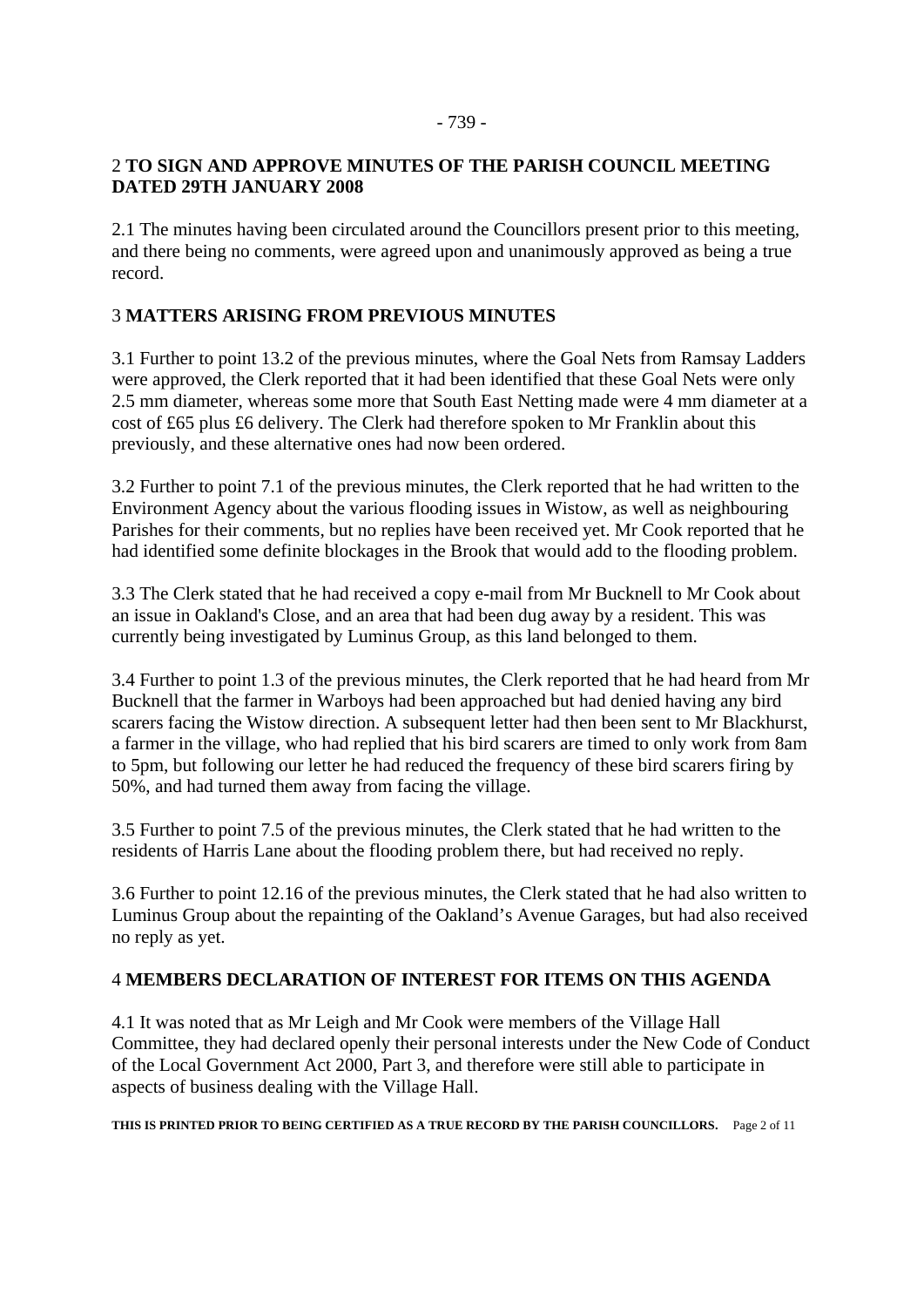## 5 **COMMUNITY LIAISON OFFICER - ANY POLICE OR CRIME ISSUES TO BE DISCUSSED?**

5.1 As PCSO Robinson had been unable to attend this meeting, the Clerk read out a Crime Report that had been passed to him. From the 29th January 2008 to the date of the meeting, there had been one crime, that of a theft of a motor vehicle from Bridge Street on the 17th February 2008. There had also been 6 incidents within this time period, 4 of which were road related incidents.

## 6 **a- FINANCE - TO APPROVE THE FINANCIAL STATEMENT/ PAYMENT OF ACCOUNTS FOR JANUARY 2008**

6.1 As this had been circulated around the Councillors present prior to this meeting and there being no further comments, these were voted upon and unanimously confirmed as being a true record.

## 6 **b- FINANCE - TO APPROVE PAYMENT OF OUTSTANDING AMOUNTS: MR D TITMARSH - JANUARY 2008 SALARY (RATES AS PER MINUTE NO. 11.1 OF THE MEETING DATED THE 30TH MARCH 2006) £ 181.16 CAMBRIDGESHIRE COUNTY COUNCIL - STREET LIGHTING ENERGY/ MAINTENANCE FOR 2007/08 £ 476.93**

6.2 These payments were agreed upon by all the Councillors present and the outstanding cheques duly signed at the meeting.

## 6 **c- FINANCE - TO REVIEW CASH FLOW AND RESOLVE ANTICIPATED ISSUES**

6.3 As this had been circulated around the Councillors present prior to this meeting, and there being no outstanding issues with regard to the Cash Flow Document, these were agreed upon at the meeting.

#### 7 **CORRESPONDENCE**

7.1 The Clerk reported that he had received notification from the Audit Commission that it had proposed that Moore Stephens carry on as External Auditors for Wistow Parish Council for at least a further 5 years. The Parish Councillors present had no objection to this proposal, and it was therefore agreed to accept this.

## 7.2 **CORRESPONDENCE PREVIOUSLY CIRCULATED**

7.21 HDC - Planning Application - Erection of 2 Dwellings and Access Road, Rookes Grove Farm, Mill Road, Wistow - 08/00500/FUL

- 7.22 Cambs ACRE Community Action Magazine Winter 2007
- 7.23 Play Leaflet
- 7.24 CCC Parish Paths Partnership Documents

**THIS IS PRINTED PRIOR TO BEING CERTIFIED AS A TRUE RECORD BY THE PARISH COUNCILLORS.** Page 3 of 11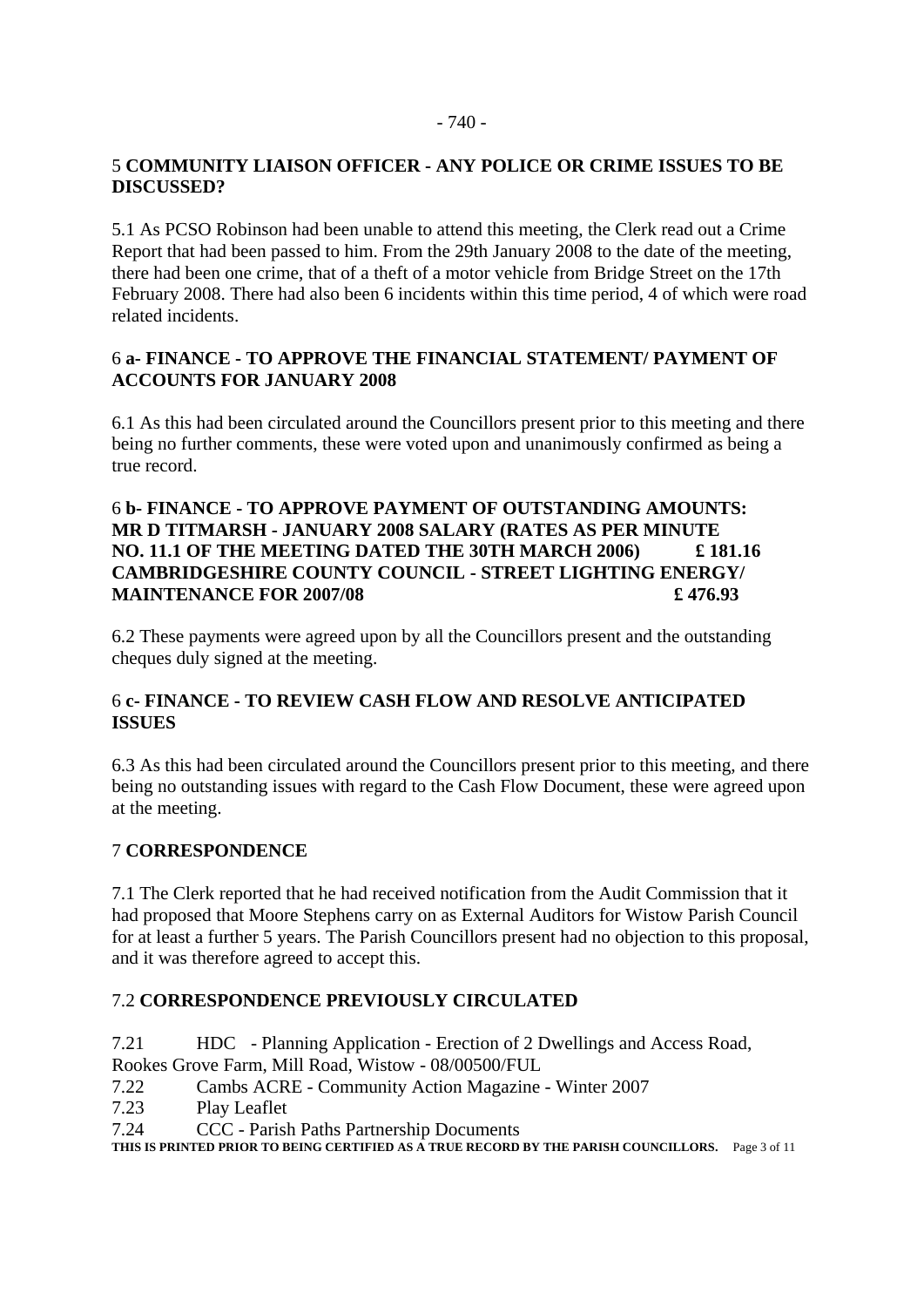- 7.25 Christmas and New Year 2007 Refuse Dates Information.
- 7.26 Luminus Group Statement re Rent Arrears Notice
- 7.27 CCC Tackling Congestion in Cambridgeshire letter
- 7.28 COPE information and Newsletter January 2008
- 7.29 Fitzpatrick Woolmer flyer
- 7.30 CCC Winter Maintenance Information leaflets
- 7.31 HDC Planning Application Appeal Refusal letter Mill Farm House. Mill Road,
- Wistow APP/H0520/A/07/2051787
- 7.32 HDC 1 APP Planning Information letter
- 7.33 Arts Diary Information
- 7.34 Draft East Midlands letter
- 7.35 Clerks and Councils Direct January 2008
- 7.36 Glasdon leaflets
- 7.37 CPRE Planning Application Workshop 1/3/08 letter
- 7.38 Consultation on Orders and Regulations relating to the Conduct of Local

Authority Members letter

- 7.39 CCC Inside Trade booklet and Rogue Traders Information leaflets
- 7.40 HDC Precept Charge letter
- 7.41 Wicksteed leaflets
- 7.42 HDC Parish Charter letter and Questionnaire
- 7.43 COPE Newsletter and Information February 2008
- 7.44 HDC Parish Electoral Review: Final Recommendations letter

### 8 **ALLOTMENT OUTSTANDING ISSUES, INCLUDING SIGNING OF TENANCY AGREEMENTS OPTIONS**

8.1 As Mr Latter was not present at this meeting, it was agreed to postpone this Agenda item until the next Parish Council Meeting, when hopefully more Councillors would be present. The Clerk agreed to put this as far up the next Months Agenda as possible.

9 This item was discussed previously at this meeting.

#### 10 **HDC - PARISH CHARTER QUESTIONNAIRE - FOR COMPLETION**

10.1 Huntingdonshire District Council had sent to the Clerk a Questionnaire that needed completion by the 10th March 2008, about the Parish Charter, and the Parish Council's views on it. Each question was read out at this meeting, and the Parish Council's replies duly noted upon it. The Clerk agreed to send this Questionnaire back to the Huntingdonshire District Council as soon as possible.

**THIS IS PRINTED PRIOR TO BEING CERTIFIED AS A TRUE RECORD BY THE PARISH COUNCILLORS.** Page 4 of 11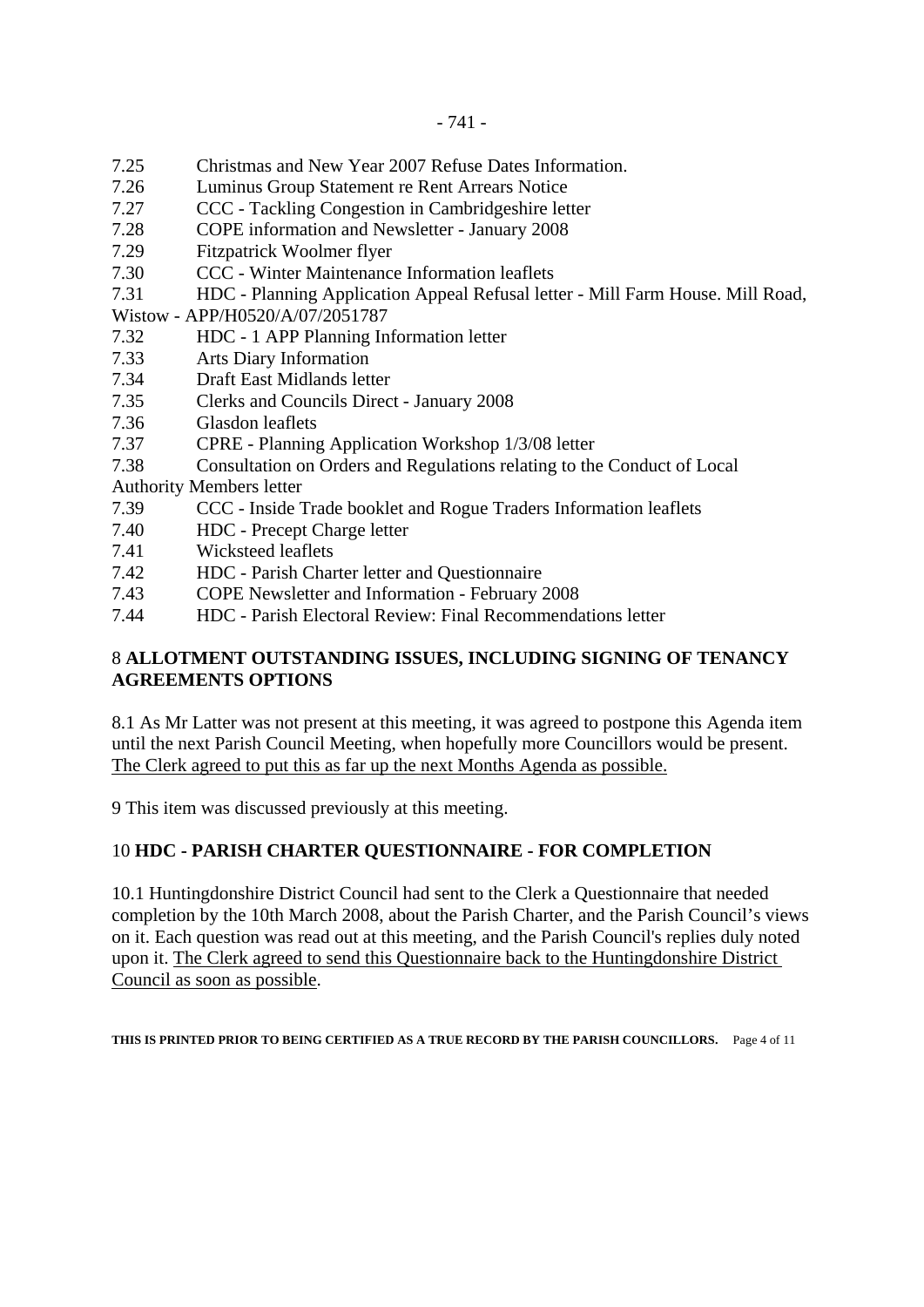### 11 **PARISH PLAN ACTION PLAN WORKING PARTIES FEEDBACK AND UPDATES - (INCLUDING ANY REALLOCATIONS OF COUNCILLOR RESPONSIBILITIES) a- TRAFFIC AND ROAD ISSUES - MR FRANKLIN, MR COOK, AND MR BUCKNELL TO REPORT**

11.1 Mr Franklin reported that he had heard from Jo Challis of the Highways Department that with regards to the Village Signs, due to the existing speed limits within the village, there might need to be a crash barrier put around the signs. As a possible alternative to this, the idea was considered of only having one Village Sign, on the Village Green outside Lodes Cottage, and Mr Franklin confirmed that he would follow this matter up with Jo Challis once again.

11.2 Mr Cook stated that he had also heard from Jo Challis of the Highways Department to say that they were unable to help with any major road improvements without Wistow obtaining some funding from the Cambridgeshire County Council's Minor Improvements Bid Grant.

11.3 With regards to the recent Road Traffic Accident on the Bridge at Wistow, where some railings were once again damaged, Mr Franklin stated that he had heard that a survey had been started recently, to do with the ultimate rebuilding of the Bridge. The Clerk also reported that the Incident Number of this Accident had been passed to Mr McGee of the Cambridgeshire County Council's Bridges Section.

# **b- PEDESTRIANS - MR COOK TO REPORT**

11.4 Further to points 12.2 and 12.3 of the previous minutes, Mr Cook confirmed that he had spoken to Emma Murden of Cambridgeshire County Council, about the footpaths in the village, who had confirmed that there was currently no funding for these repairs. Mrs Murden did confirm that the potholes in Harris Lane had reappeared again.

11.5 It was asked if the Clerk could obtain some more dog poo labels to go on the footpath signs, and the Clerk agreed to do this.

11.6 Mr Cook stated that he had heard from Mr John Cooper of the Footpaths Department, that dog poo bins can be attached to footpath signs, which could be added onto the Huntingdonshire District Council's Refuse Collection Routes, if they were on the main roads.

## **c- LIGHTING - DR FARRAR TO REPORT**

11.7 Further to point 12.5 of the previous minutes, Dr Farrar confirmed that this streetlight had now been reported.

**THIS IS PRINTED PRIOR TO BEING CERTIFIED AS A TRUE RECORD BY THE PARISH COUNCILLORS.** Page 5 of 11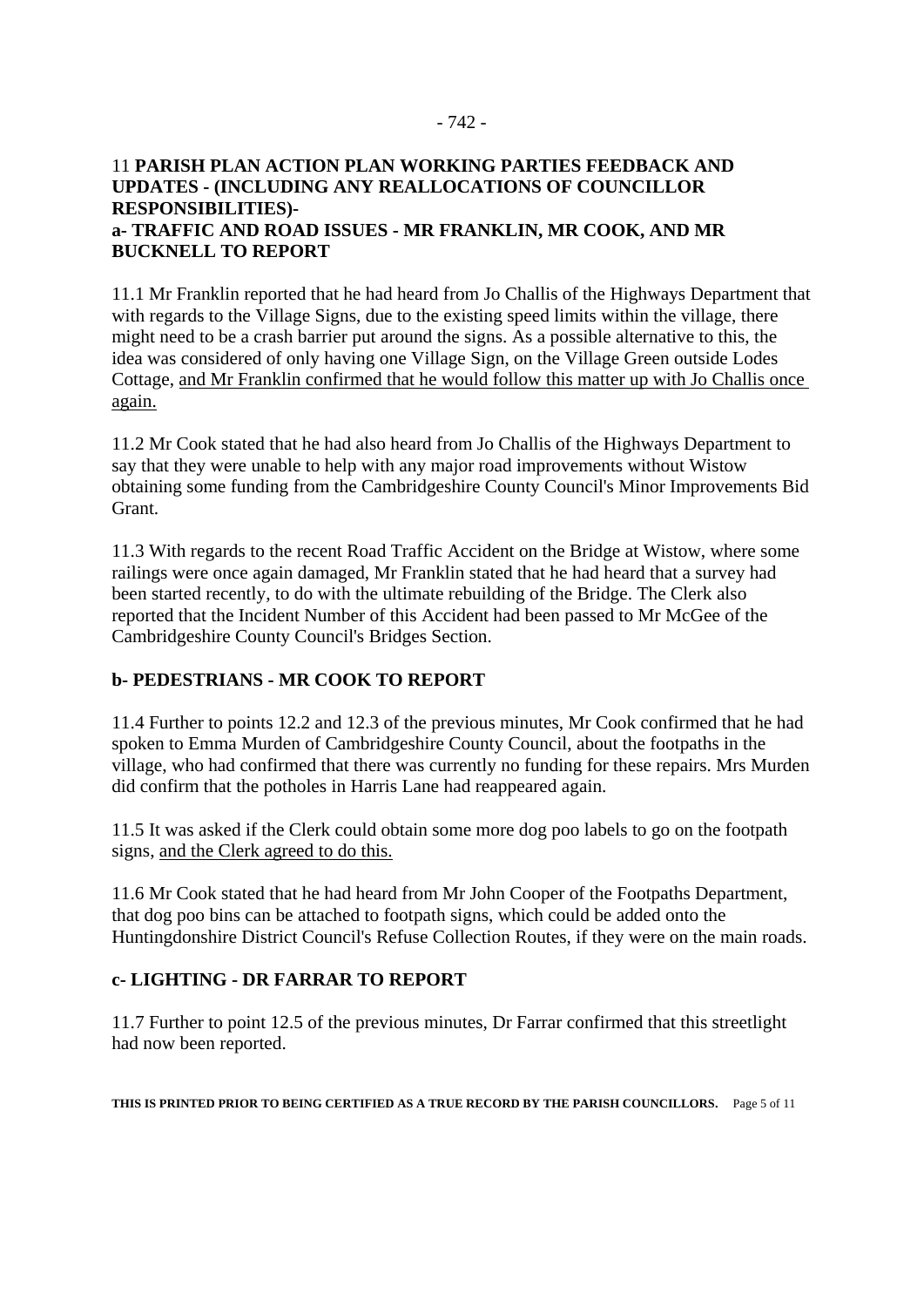## - 743 -

### **d- LITTER - MR BUCKNELL AND CLERK TO REPORT**

11.8 Further to point 12.8 of the previous minutes, the Clerk reported that he had found out that to have the 2 open Litter Bins in the Village replaced, together with installation would cost £335 each, from Huntingdonshire District Council. The Parish Councillors present formally approved this purchase, and the Clerk agreed to contact Huntingdonshire District Council to arrange for this to take place.

11.9 Mr Franklin agreed to look at the Litter Bin by the Recycling Area in the Village, as it currently did not have a proper lid on it.

11.10 Mr Cook confirmed that he had taken Mr Bucknell down to the Wistow Toll to show him where the main Fly tipping Problem areas were. Mr Bucknell had then agreed to show these areas to the Huntingdonshire District Council's Litter Supervisors, to help get it cleared away properly.

11.11 With regards to point 11.6 above, it was identified that these dog poo bins were available from a private company for £78 approximately. It was asked if the Clerk could try to find out if these bins were available from Huntingdonshire District Council, and the Clerk agreed to do this.

11.12 It was stated that Warboys Parish Council currently have some Maintenance People that do specific jobs for the Warboys Parish, and it was suggested that maybe they may be willing to help out with particular jobs in Wistow. The Clerk agreed to contact the Warboys Parish Clerk to verify if this might be possible.

## **e- COUNTRYSIDE - MR COOK AND CLERK TO REPORT**

11.13 Further to point 3.3 of the previous minutes, regarding the Hedge by the Allotment Land, Mr Cook reported that it had not yet been cut back, as Cambridgeshire County Council were now saying that it might be the Parish Council's responsibility to get it cut back. Emma Murden of the County Council was asking their Accident Assessment Team to look at the area. Mr Cook was aware that the official Coroner's Report was now in, following the fatal accident that had occurred there last year. Mr Cook stated he would follow this up with the County Council tomorrow, and if that did not prove to be satisfactory, he knew a workman who would be prepared to cut back the hedge at the rate of £30 per hour. The Parish Councillors present agreed with this arrangement.

### **f- ACTIVITIES, SPORTS, CLUBS, SOCIETIES ETC. AND OTHER YOUTH ISSUES - DR FARRAR AND MR WILLIAMS TO REPORT**

11.14 Dr Farrar stated that the Youth Club was 'ticking over' okay currently with about 6-10 youngsters coming along. Dr Farrar also said that some of the funding for the Youth Club had now been spent, and that further to point 12.10 of the previous minutes, a meeting with Veronica, the Youth Club Leader was still to be arranged, but it was hoped that this would happen next month sometime.

**THIS IS PRINTED PRIOR TO BEING CERTIFIED AS A TRUE RECORD BY THE PARISH COUNCILLORS.** Page 6 of 11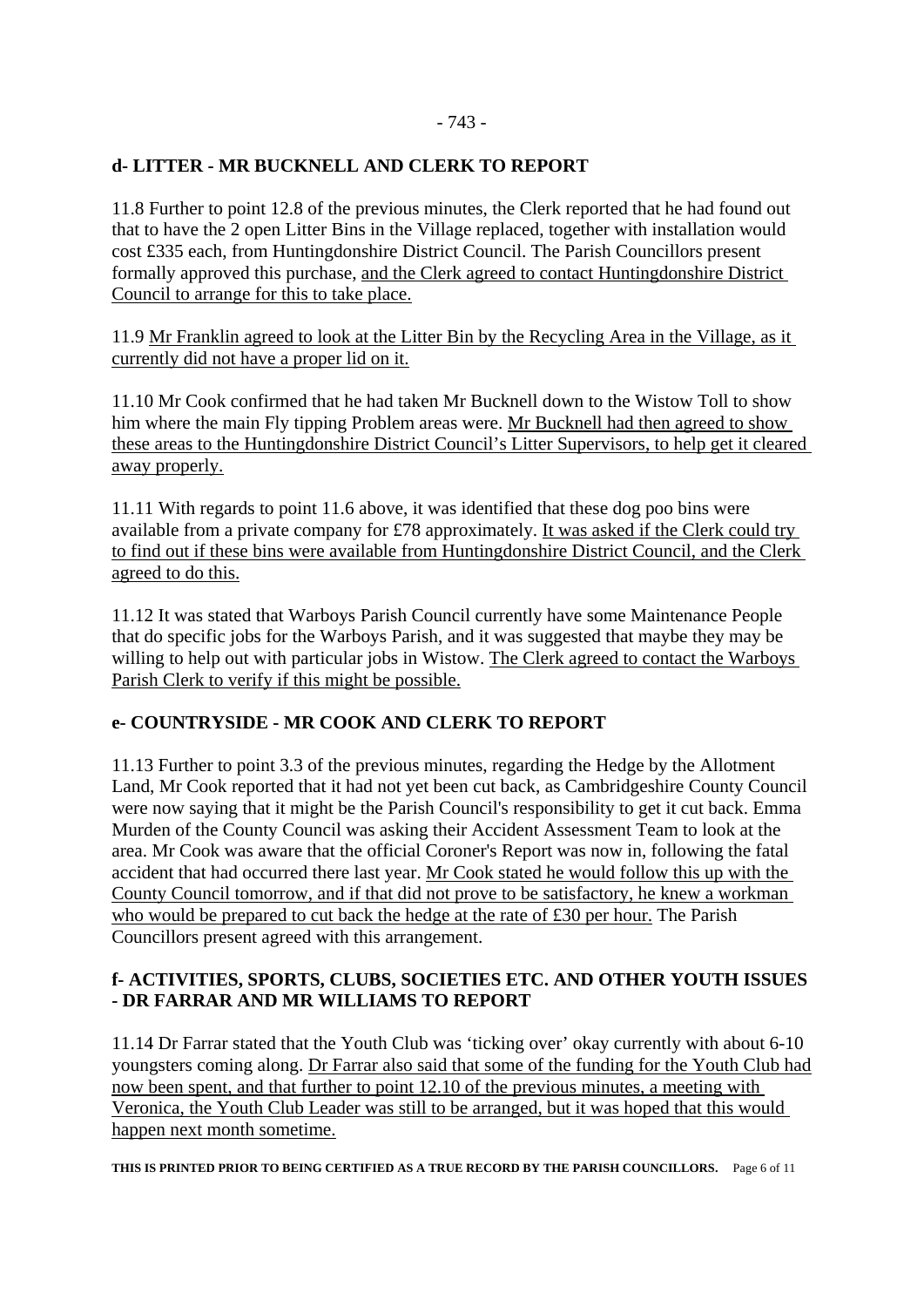#### - 744 -

#### **g- VILLAGE HALL - MR LEIGH AND MR COOK TO REPORT**

11.15 Mr Cook reported that he had attended the last Village Hall Committee Meeting, and that problems with leaks in the Village Hall roof had been identified. Quotations were due to be asked for shortly, for the future refurbishment of the Village Hall.

### **h- FLOODING - MR BUCKNELL TO REPORT**

11.16 Further to point 3.2 above, it was agreed that there was nothing further to add in relation to Flooding issues at this meeting.

### **i- VILLAGE SIGNS - MR COOK, MR FRANKLIN AND MR BUCKNELL TO REPORT**

11.17 Further to point 11.1 above, it was agreed that there was nothing further to add in relation to the Village Signs at this meeting.

## 12 **a- PLAYGROUND - MR BUCKNELL, MR FRANKLIN, MR WILLIAMS, COOK & CLERK TO REPORT (INCLUDING FOOTBALL GOAL NETS PURCHASE)**

12.1 Further to point 3.1 above, the Clerk reported that the replacement Football Goal Nets were now on order.

12.2 Further to point 13.4 of the previous minutes, the Clerk reported that he had now applied for the Playing Field Capital Grant from Huntingdonshire District Council, and that there was no actual deadline date, but that the Applications are looked at twice a year.

### 12 **b- GRASS CUTTING - THE CLERK TO REPORT (INCLUDING THE GRASS CUTTING TENDERS RECEIVED FOR 2008)**

12.3 The Clerk reported that he had a reply from the Reverend Peter Dowman that the amount that the Parochial Church Council would be able to contribute for the Graveyard's Grass Cutting for 2008 was £525, the same as the previous year's contribution.

**THIS IS PRINTED PRIOR TO BEING CERTIFIED AS A TRUE RECORD BY THE PARISH COUNCILLORS.** Page 7 of 11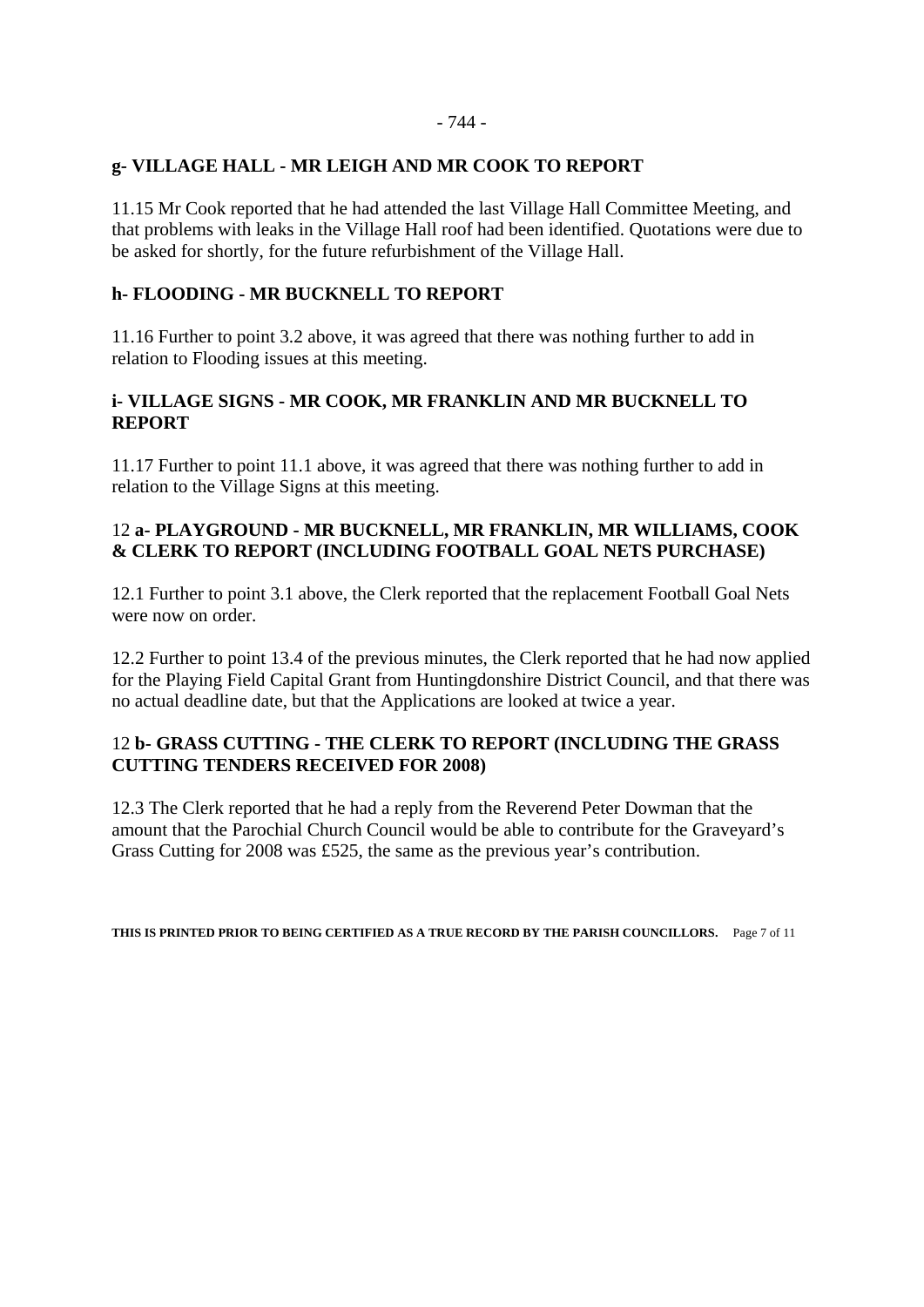12.4 The Clerk informed the Parish Councillors present of the amounts of the tenders for the 4 areas of the village, that the Parish Council was responsible for getting cut during 2008. Village Entrance, Playing Field, Churchyard/ Outside Lodes Cottage Oakland's Avenue Graveyard

| <b>Cambs County Council</b> | No Quote | No Quote                  | No Quote                                          |  |
|-----------------------------|----------|---------------------------|---------------------------------------------------|--|
| T Longland                  | No Quote | No Quote                  | No Quote                                          |  |
| R J Warren Ltd              | £525     | £1330 $(12 \text{ cuts})$ | £1,190 (strimming)                                |  |
| K Fergusons Ltd             | £300     | £700                      | $(12 \text{ cuts})$ or £1080 (spraying)<br>£1,300 |  |
| <b>JW</b> Maintenance Ltd   | No Quote | No Quote                  | No Quote                                          |  |
| Hunts District Council      | £210.12  | £525.48                   | £3905.76                                          |  |
| $M & D$ Plumb               | £1375    | £2500                     | £2,500                                            |  |

The Parish Councillors therefore agreed for Huntingdonshire District Council to carry on doing the Playing Field and the Village Entrance areas. It was asked if the Clerk could ask K Fergusons Ltd, the existing contractors for the Churchyard and the Graveyard, if they would be able to reduce their quote from £1,300 to £1,050. If this was not possible, then to let R J Warren Ltd (who do the Bury Churchyard area) to do the Churchyard and Graveyard areas for 2008, but for 12 cuts only and spraying around the headstones rather than strimming at the cost of £1,080. The Clerk agreed to do this, and to inform Mr Franklin of the outcome, along with informing the relevant tenders of the Parish Council's decision, as soon as possible.

### **12 c- GRANTS - MR BUCKNELL AND CLERK TO REPORT (INCLUDING DISCUSSION OF ANY GREEN/ ENVIRONMENTAL ISSUES THAT COULD BE OBTAINED BY WIND FARM GRANT MONIES)**

12.5 It was confirmed that there was nothing further to discuss with regards to Grants issues at this meeting.

### 13 **ITEMS FOR THE WISTOW WARBLER AND WISTOW WEB SITE – TO INFORM JOHN DRANSFIELD AND DR FARRAR OF RELEVANT ARTICLES (ALSO TO DISCUSS OTHER ITEMS RELATING TO COMMUNICATION ISSUES)**

13.1 The issue of dog poo in the village was once again considered a problem, and an article for the next edition of the Wistow Warbler was asked to be put in. The Clerk agreed to do this.

**THIS IS PRINTED PRIOR TO BEING CERTIFIED AS A TRUE RECORD BY THE PARISH COUNCILLORS.** Page 8 of 11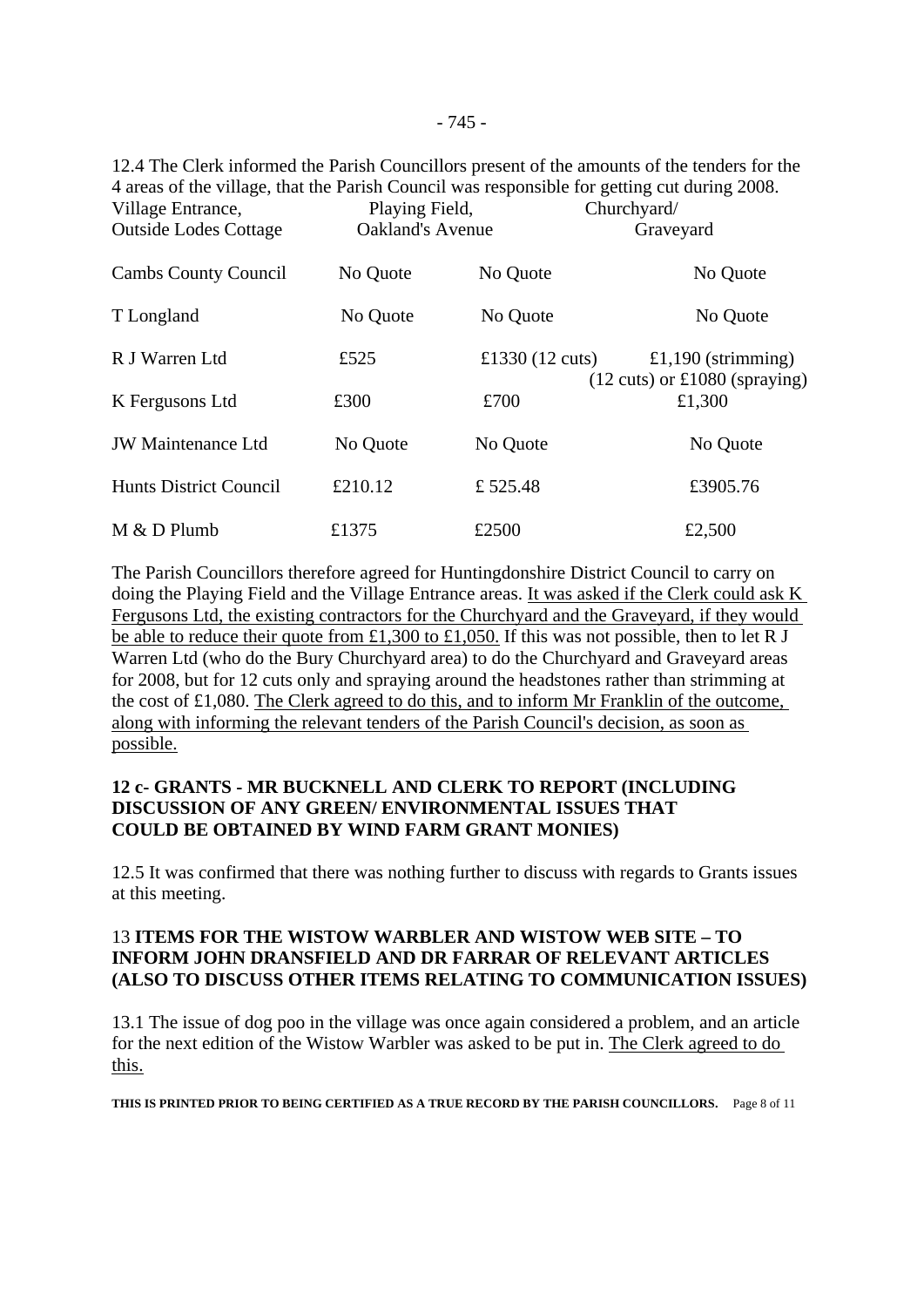# - 746 -

## 14 **MONTHLY AUDIT - NOMINEE FOR NEXT MEETING?**

14.1 Mr Leigh agreed to do the next Monthly Audit at the next meeting.

# 15 **DATE OF NEXT MEETING - TUESDAY 25TH MARCH 2008 AT 7.30PM**

There being no further business, the meeting closed at 9.05pm.

**THIS IS PRINTED PRIOR TO BEING CERTIFIED AS A TRUE RECORD BY THE PARISH COUNCILLORS.** Page 9 of 11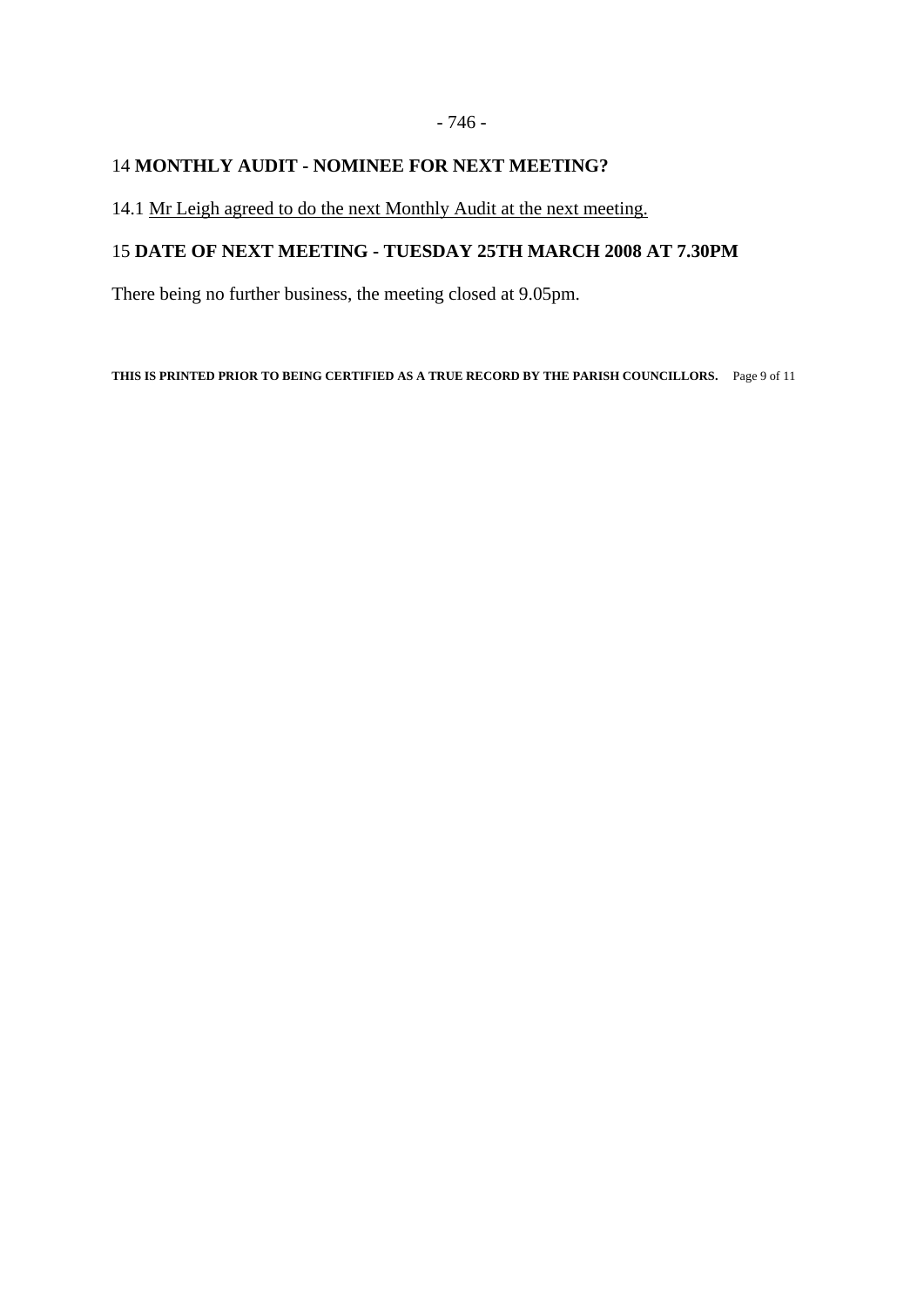#### - 747 - **PLANNING APPLICATIONS RECEIVED FROM 2006**

Wistow Parish Council - WPC Huntingdonshire District Council - HDC Not Yet known - NYK

| <b>Approved and Date</b>                                                                           |                                                                |                                                |                                     |  |  |
|----------------------------------------------------------------------------------------------------|----------------------------------------------------------------|------------------------------------------------|-------------------------------------|--|--|
| <b>App.Number</b>                                                                                  | <b>Property Address</b>                                        | <b>Purpose</b>                                 | WPC<br><b>HDC</b>                   |  |  |
|                                                                                                    | 06/00360/OUT Poultry Houses, Shillow                           | <b>Agricultural Dwelling</b>                   | Yes-<br>$Yes -$                     |  |  |
|                                                                                                    | Hill, Wistow                                                   | Erection                                       | 23/2/06 21/7/06                     |  |  |
| 06/01058/FUL                                                                                       | 20 Harris Lane, Wistow                                         | <b>Conservatory Erection</b>                   | $Yes - Yes -$                       |  |  |
|                                                                                                    |                                                                |                                                | 27/4/06 22/5/06                     |  |  |
| 06/02681/FUL                                                                                       | RAF Upwood, Ramsey                                             | Change of Use to Urban Yes-W/drawn             |                                     |  |  |
| Road, Bury                                                                                         |                                                                | Assault etc.                                   | 31/8/06 19/6/07                     |  |  |
|                                                                                                    |                                                                |                                                |                                     |  |  |
| 06/03569/FUL                                                                                       | The Barn, Mill Farm House, Change of Use                       |                                                | $Yes -$<br>$Yes -$                  |  |  |
|                                                                                                    | Mill Road, Wistow                                              |                                                | 30/11/06 13/12/06                   |  |  |
| 06/02458/OUT                                                                                       | Land at Orchard House,                                         | Residential Development Yes -                  | $Yes -$                             |  |  |
|                                                                                                    | Mill Road, Wistow                                              | Proposal                                       | 25/1/07<br>2/3/07                   |  |  |
|                                                                                                    |                                                                |                                                |                                     |  |  |
| 07/00389/FUL                                                                                       | Dorrington Stables, House Extension to Dwelling                |                                                | $Yes -$<br>$Yes -$                  |  |  |
|                                                                                                    | <b>Cross Drove, Wistow</b>                                     |                                                | 22/2/07<br>6/3/07                   |  |  |
|                                                                                                    |                                                                |                                                |                                     |  |  |
| 07/00107/FUL                                                                                       | Dorrington Stables, House Extension to Dwelling                |                                                | Yes-W/drawn -                       |  |  |
| Cross Drove, Wistow                                                                                |                                                                |                                                | 22/2/07 25/1/07                     |  |  |
|                                                                                                    |                                                                |                                                |                                     |  |  |
| 07/00791/FUL                                                                                       | Hill Farm, Hill Road, Wistow Erection of Agricultural          |                                                | $Yes -$<br>Yes-                     |  |  |
|                                                                                                    |                                                                | <b>Building</b>                                | 29/3/07<br>11/4/07                  |  |  |
|                                                                                                    |                                                                |                                                |                                     |  |  |
|                                                                                                    | 07/00567/FUL 19 Kingston Way, Wistow Erection of Conservatory  |                                                | $Yes -$<br>Yes-                     |  |  |
|                                                                                                    |                                                                |                                                | 29/3/07<br>3/4/07                   |  |  |
| 07/01190/LBC                                                                                       | The Thatched Cottage,                                          | <b>Internal Alterations</b>                    | Yes-<br>Yes-                        |  |  |
|                                                                                                    | Church Street, Wistow                                          |                                                | 24/4/07 15/5/07                     |  |  |
|                                                                                                    |                                                                |                                                |                                     |  |  |
|                                                                                                    | 07/01268/FUL 1 Mill Farm House,                                | <b>Vehicular Access</b>                        | $No -$<br>$Yes -$                   |  |  |
| Mill Road, Wistow                                                                                  |                                                                |                                                | 24/5/07 19/6/07                     |  |  |
|                                                                                                    |                                                                |                                                | Appeal 17/8/07                      |  |  |
|                                                                                                    | 07/02598/FUL 4 Oakland's Close, Wistow Extension to Porch      |                                                | Yes-Yes-                            |  |  |
|                                                                                                    |                                                                |                                                | 28/8/07 6/9/07                      |  |  |
|                                                                                                    |                                                                |                                                |                                     |  |  |
| 07/02658/LBC                                                                                       | Lavender Cottage, Church Extension to staircase and            |                                                | $Yes -$<br>$Yes -$                  |  |  |
| 07/02657/FUL                                                                                       | Street, Wistow                                                 | alterations to garage and dwelling             | 25/9/07 9/10/07                     |  |  |
|                                                                                                    |                                                                |                                                |                                     |  |  |
|                                                                                                    | 07/03808/FUL Haven, Shillow Hill, Wistow Conservatory Erection |                                                | $Yes -$<br>Yes -<br>27/11/07 4/1/08 |  |  |
| 08/00500/FUL                                                                                       |                                                                | Rookes Grove Farm, Erection of 2 dwellings and | $Yes -$<br><b>NYK</b>               |  |  |
|                                                                                                    | Mill Road, Wistow                                              | access road                                    | 26/2/08                             |  |  |
| THIS IS PRINTED PRIOR TO BEING CERTIFIED AS A TRUE RECORD BY THE PARISH COUNCILLORS. Page 10 of 11 |                                                                |                                                |                                     |  |  |